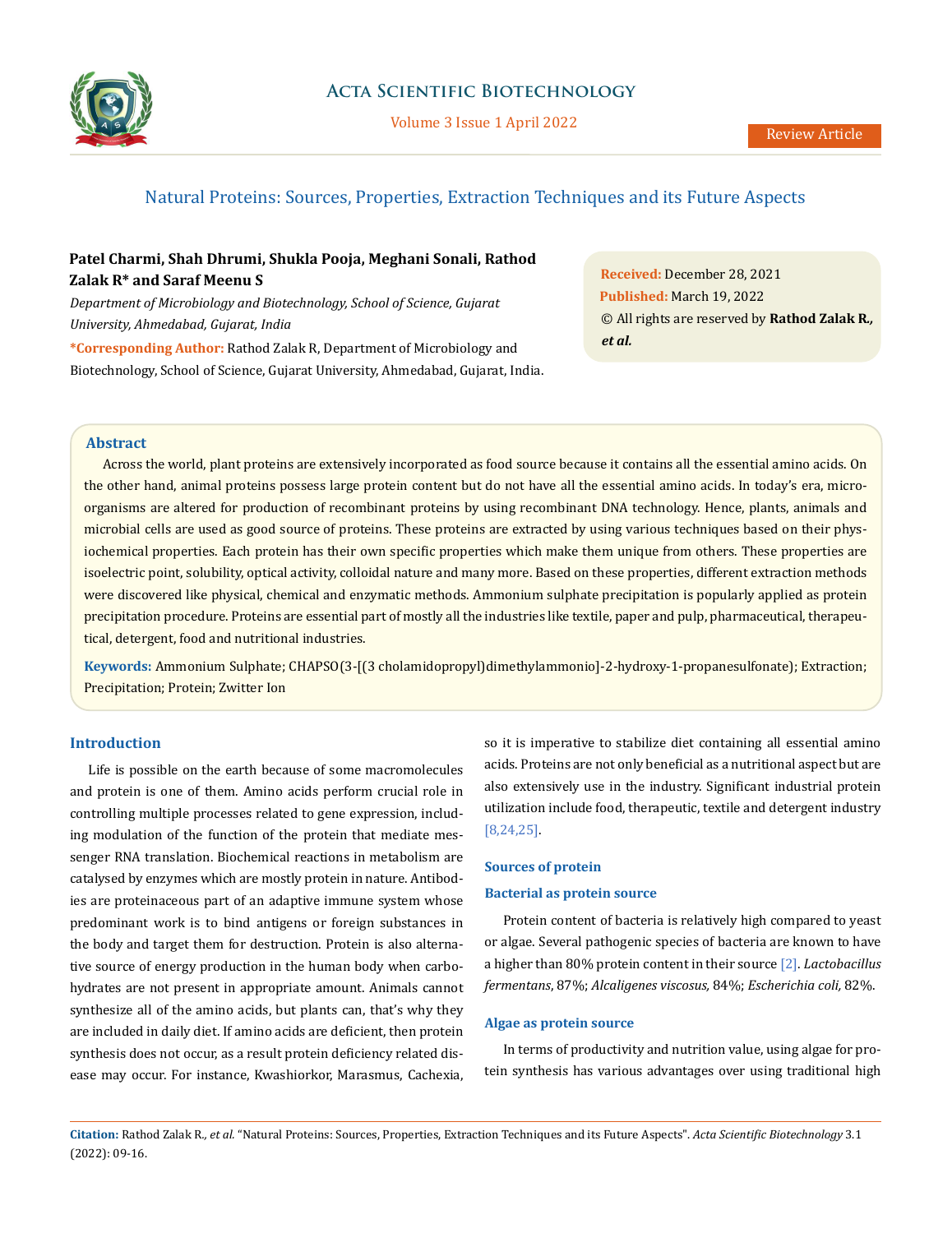| <b>Organisms</b>                 | <b>Substrate</b>                  | <b>Protein</b><br><b>Content</b><br>(%) |
|----------------------------------|-----------------------------------|-----------------------------------------|
| Bacillus licheniformis<br>[21]   | Potato starch processing<br>waste | 68                                      |
| Haloarcula sp.<br>IRU1[34]       | Petrochemical wastewater          | 76                                      |
| Methylomonas sp.                 | Methane salt broth                | 69                                      |
| Cupriavidus necator<br>[11]      | Synthetic growth medium           | $40 - 46$                               |
| Rhizospheric<br>diazotrophs [20] | Brewery wastewater                | > 55                                    |

**Table 1:** Some bacterial sources and their protein content.

protein sources [7]. As an example, *Arthrospira maxima* (60-71%), *Arthrospira plantensis* (46-63%), *Euglina gracilis* (50-70%) and *Chlorella vulgaris* (42-55%) [9,10,27,37].

# **Fungi as protein source**

Mycoprotein is high in fibre and protein but low in fat, making it a good choice for people who want to restrict their fat intake while still eating high protein diet. Various fungi are isolated from different substrates which possess high protein content (%w/w dry weight). For instance, *Aspergillus oryzae* (48%), *Neurospora intermedia* (56%) and *Rhizopus oligosporus* (43%) are isolated from thin stillage, vinasse and corn ethanol stillage, respectively  $[18]$ .

#### **Plant as protein source**

Milk, milk products, meat, egg, animal products, fish are contained high amount of protein [3,19].

| Part of plant<br>contain protein<br>source | <b>Example</b>                                                              |
|--------------------------------------------|-----------------------------------------------------------------------------|
| Fruits                                     | Orange, Apple, Grapes, Banana, Peach,<br>Pineapple, Strawberry, Watermelon. |
| Vegetables                                 | Wheat, Buckwheat, Barley, Rye, Oatmeal,<br>Millet                           |
| Legume                                     | Sovabean, Kidney bean, lentils, Navy beans                                  |
| Seeds and nuts                             | Almonds, Walnuts, Sunflower seeds,<br>sesame seeds, cashew                  |
| Grain                                      | Rye, Barley, Wheat, Brown rice, Wild rice,<br>Oatmeal, millet               |

**Table 2:** Parts of plants which contain proteins and their examples.

# **Animals as protein source**

Meat, milk, milk products, egg, chicken and fish are all good sources of protein with excellent balance of amino acids [33-36].

| <b>Source</b> | <b>Protein content</b><br>(Per 100g) | <b>Calories</b><br>(Energy in 100g) |
|---------------|--------------------------------------|-------------------------------------|
| Milk          | 3.3 <sub>g</sub>                     | 47 calories                         |
| Cheese        | 26g                                  | 316 kcals                           |
| Eggs          | 13g                                  | 149 kcals                           |
| Yogurt        | 4.1g                                 | 54 kcals                            |
| Chicken       | 32.8 <sub>g</sub>                    | 148 kcals                           |
| Beef          | 26.4 <sub>g</sub>                    | 163 kcals                           |

**Table 3**: Animal sources with high protein content and calories.

### **Properties of proteins**

#### **Physical properties**

**Size and Shape:** Proteins molecular weight depend on number of amino acids present in particular protein. The proteins range in shape from simple crystalloid spherical structure to long fibrillar structures [4]. On the basis of shape protein can be classified into two categories:

**Globular proteins:** They are compact spherical molecules that are usually water soluble. These proteins often contain several types of secondary structures. The main driving force for folding water-soluble globular protein molecules is to pack hydrophobic side chains into the interior of the molecule, thus creating a hydrophobic core and hydrophilic surface. Globular proteins are mainly present in seeds and leaf cells of plants. For example, Pepsin, insulin, ribonuclease.

**Fibrous protein:** They are long ellipsoid and rod-shaped molecules that are insoluble in water and physically tough. These proteins usually consist largely of a single type of secondary structure. For example, silk fibres consist largely of the fibrous protein fibroin, made up of β-sheets whereas fibres of wool consist mainly keratin protein made up of α-helix.

**Colloidal nature**: Diffusion rate of protein is extremely low and may produce considerable light scattering in solution which results in Tyndall effect because of their colloidal nature and large size.

**Citation:** Rathod Zalak R*., et al.* "Natural Proteins: Sources, Properties, Extraction Techniques and its Future Aspects". *Acta Scientific Biotechnology* 3.1 (2022): 09-16.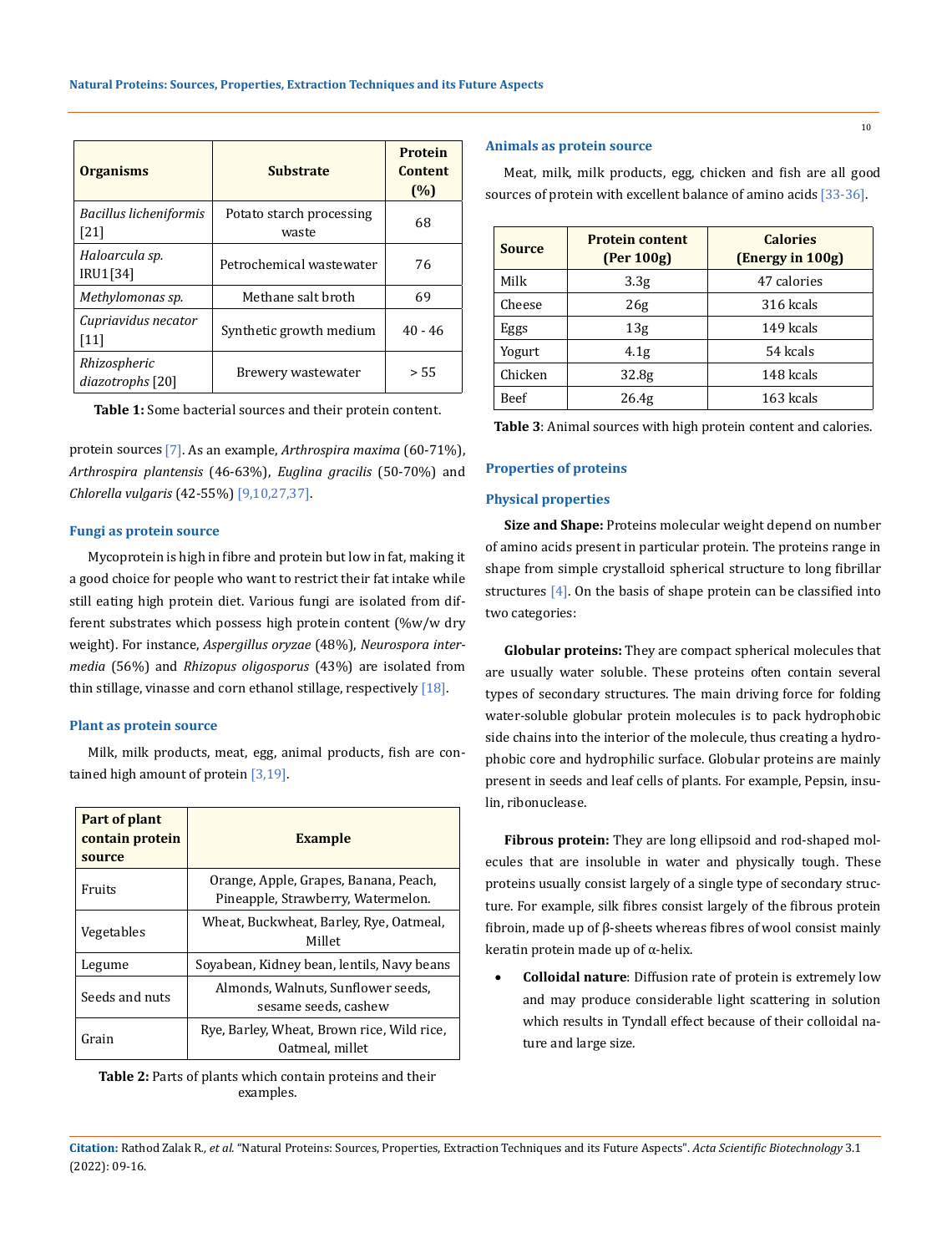- Solubility: The solubility of protein highly depends upon isoelectric point and ph. Solubility is lowest at isoelectric point and escalates with increasing acidity or alkalinity. This is because when the protein exists as either cations or anions, repulsive forces between ions are high [32].
- **Optical activity:** All amino acids except glycine have chiral carbon and hence they are able to rotate the plane polarised light. In nature, all the proteins are laevorotatory. Optical rotation of an optically active compound depends on the concentration of compound, temperature, wavelength of light use, solvent use to dissolve the sample and the light pathlength.
- Amphoteric nature: In aqueous solution, the carboxy group of amino acid in protein may lose a proton and the amino group may accept a proton to give it a dipolar ion which is known as zwitter ion. In this form protein can behave in both ways as an acid and as a base. This can be defined as amphoteric behavior of protein.
- **Denaturation:** Weak linkages or bonds that are present in native structure of protein are broken down during denaturation process. Sometimes denatured protein molecule form large aggregate and precipitate out from the solution which is referred as coagulation.
- **Ion binding capacity:** Based on their net charge, protein can bind with cations and anions and form salts.

#### **Chemical properties**

**Hydrolysis:** Hydrolysis of protein are carried out by acidic agents like HCl(hydrochloric acid), alkaline agents like NaOH(sodium hydroxide) and proteolytic enzyme like trypsin and pepsin. (Figure 1)



**Colour reaction:** Biuret reagent is mostly used both as a qualitative test for the detection of the proteins and also as the quantitative test for the estimation of protein in biological material. When a protein solution is treated with alkaline CuSO4 (copper sulfate) reagent, peptide bonds present in the protein that react with copper ions and forms violet coloured complex. The colour deepens which depend on the number of peptide bonds present in the protein. All the proteins except dipeptides react with biuret reagent because a minimum of two peptide linkage is involve in this reaction. The structure of the violet complex is



**Figure 2:** Example of colour reaction.

Other protein colour reactions are also there like Xanthoproteic test, Millon's test, Sulphur test, Hopkins Cole test and Ninhydrin test.

**Chemical reaction of the NH<sub>2</sub> group:** NH<sub>2</sub> group of protein reacts with mineral acids, benzaldehyde, FDNB(1-fluoro-2,4 dinitrobenzine) and dansyl chloride. Reaction with FDNB or Sanger's reagent is mentioned here. 1-fluoro-2,4-dinitrobenzine (FDNB) reacts in alkaline solution (ph-9.5) with the free amino group of the N- Terminal amino acid residue of peptide to form a characteristics yellow dinitrophenyl derivative. It can be release from the peptide by either acid or enzymic hydrolysis of the peptide bond and subsequently identified. Sanger first used to this reaction to determine primary structure of the polypeptide hormone insulin. Thus, FDNB is often referred to as Sanger's reagent.

#### **Protein extraction**

The extraction of protein is carried out by the lysis of the cell which contains the protein material. Extraction of protein is depending on the physical and chemical properties of the proteins.

**Citation:** Rathod Zalak R*., et al.* "Natural Proteins: Sources, Properties, Extraction Techniques and its Future Aspects". *Acta Scientific Biotechnology* 3.1 (2022): 09-16.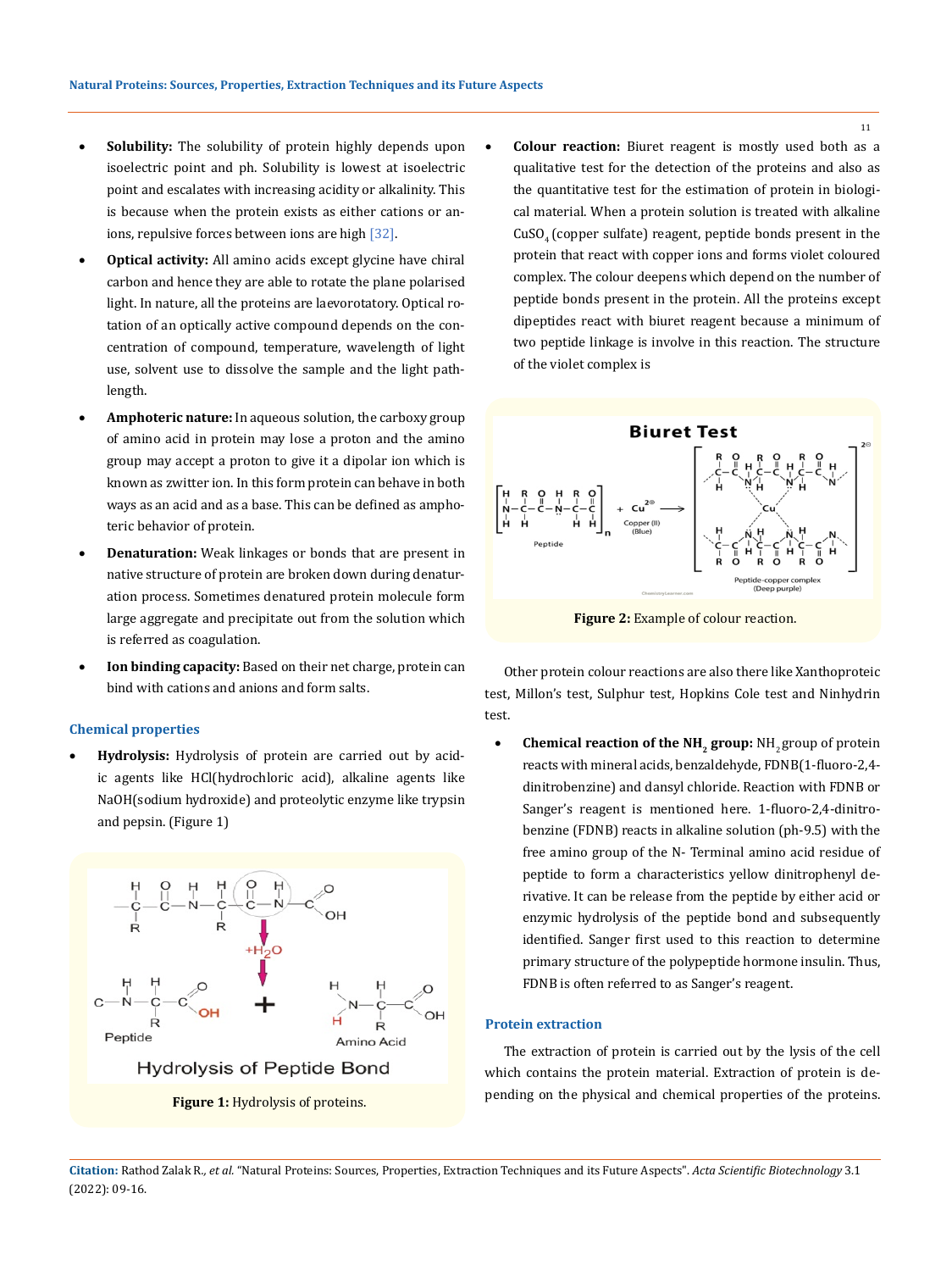It is also depending on the sample sources from where it collected. It helps in the study of mechanisms and action of any enzyme, to identify the gene which encode the particular protein and also important for the study of diseases [12,13,15,20,30].

There are different methods use for the extraction purpose, three types of extraction methods are given below.

- Physical method
- Chemical method
- Enzymatic method

### **Physical method**

Physical and mechanical lysis in which the cell wall and cell membrane are disrupting by applying force. To physically lyse cell to extract protein there are different technique manual.

Freeze-thaw: This method used to lyse the bacterial and mammalian cell. The cell suspension is freeze in dry ice or the freezer can also be used. The frozen cell suspension is later thawed at 37℃. By freezing the cell swell and break and again contrast during thawing it. This process is quite lengthy as to efficiently lyse the cell multiple trials applied. It is seen that the release of recombinant proteins is extracted from the cytoplasm of bacteria by this method.

**Sonication:** It is a method of physically disrupting open cells. High-frequency sound waves were used to lyse cells, spores, bacteria, and finely sliced tissue in this approach. To provide sound waves, an instrument is employed with a vibrating probe that is immersed in the liquid suspension. Mechanical energy is used to start the creation of bubble vapour. These bubbles burst. Shock waves are emitted through the sample as a result of this. The ultrasonic treatment takes precedence in order to avoid overheating After sonication, the lysate contains DNA, RNA, proteins, and other molecules. plasmid. It's an excellent method for a sample with a volume of less than 100ml.



**Figure 3:** Sonication procedure.

Homogenization: - Homogenizers are devices that are used to disrupt cells. By pressurising the material and immediately releasing the pressure, the homogenizer pushes the lyse cells. With 6000-10,000 pressure, the French press is an older homogenizer. To attain the needed level of multiple trials are required. The lysate of cells produced using the extraction procedures is separate various components by centrifuging at a precise pressure that has been determined organelles and proteins are both removed from the cells.



**Figure 4:** Homogenization procedure.

https://www.researchgate.net/publication/352761483

**Liquid nitrogen grinding (Mortar and pestle):** The mortar and pestle method is often used for disrupting plant cells. The tissue is frozen in liquid nitrogen during this operation. After that, the frozen tissue is pulverised with a mortar and pestle. It the most effective and time-saving method for extracting plant proteins and DNA. The cell walls of plant cells, which are made up of polysaccharides and cellulose, make this approach effective extraction.

#### **Chemical method**

The chemical methods used in the lysis of the cell to extract proteins use lysis buffers. The lysis buffer changes the pH which results in the eventually breakdown of the cell membrane [1]. The chemical methods are given below.

Alkaline lysis: Hydroxyl ions (OH<sup>-</sup>) are the main constituent of alkaline lysis to lyse the cell membrane. The hydroxyl ions break the fatty acid-glycerol ester bonds, the constituent of the cell membrane. The lysis buffer consists of SDS (sodium dodecyl sulphate) and sodium hydroxide which solubilize the protein and the membrane. The drawback of this method is that this is a slow process.

**Citation:** Rathod Zalak R*., et al.* "Natural Proteins: Sources, Properties, Extraction Techniques and its Future Aspects". *Acta Scientific Biotechnology* 3.1 (2022): 09-16.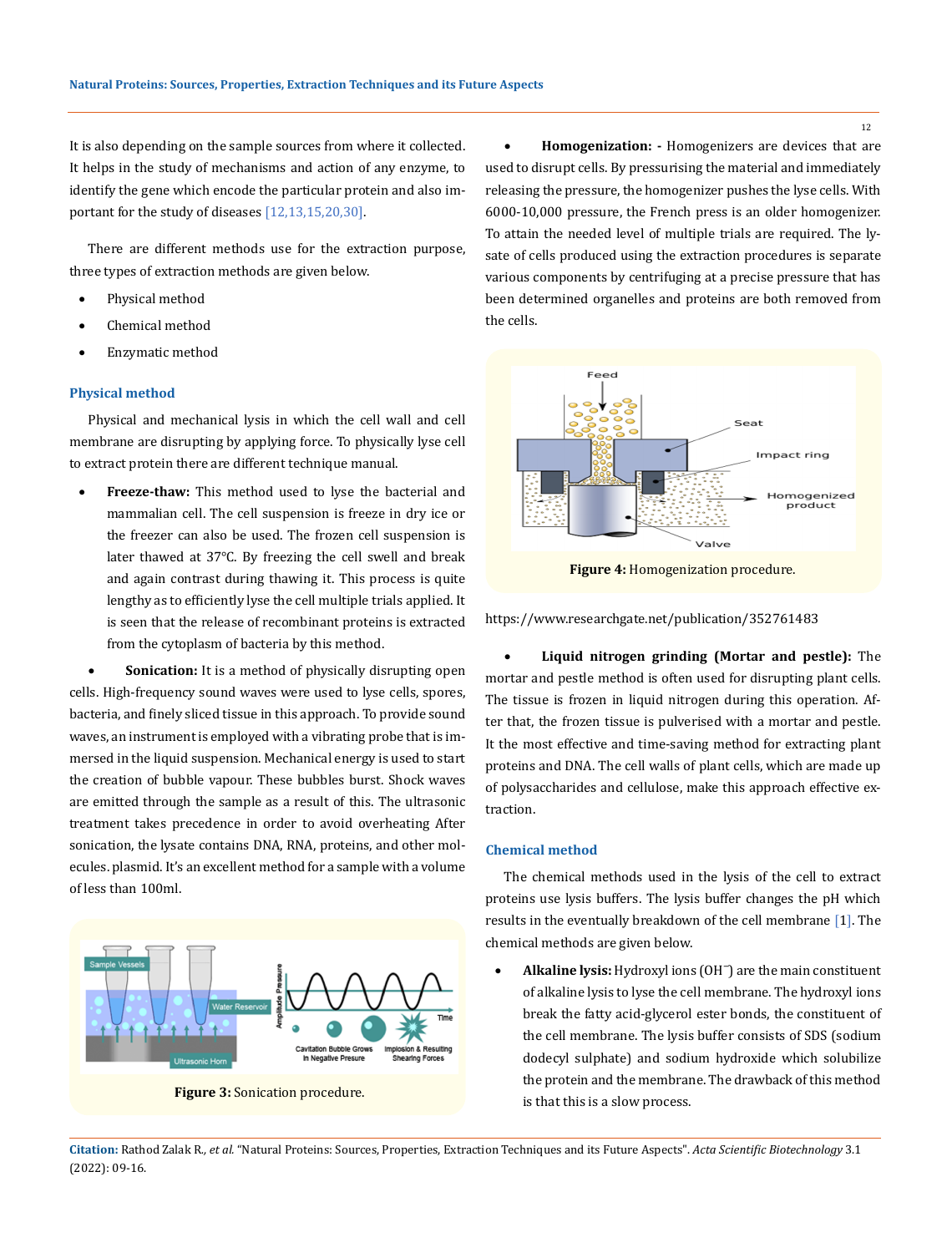- **Detergent lysis:** The cell membrane is made up of hydrophilic and hydrophobic molecules in a lipid bilayer. As a result, detergents are utilised to disrupt or break down the cell membrane. Due to the fact that detergents are surfactants, they can destroy both hydrophilic and hydrophobic connections. The cationic, anionic, and non-ionic detergents are classified according to their charge capacity. Both ionic and non-ionic Detergents are typically employed to disrupt mammalian cells, however they can also be used to disrupt bacterial cells. To break down the cell wall, lysozymes and detergents are utilised. Non-ionic compounds are the most common. Because detergents cause less harm to enzymes and proteins, they are used. Constantly used Tween and Triton-X are non-ionic detergents, while CHAPSO(3-[(3-cholamidopropyl) dimethylammonio]-2-hydroxy-1-propanesulfonate) is a zwitterion detergent. SDS, an ionic detergent, is widely employed because of its high affinity for binding to protein. It also rapidly denatures them. The carboxylic or hydrophilic part of ionic detergents is hydrophilic. The hydrophilic portion of cationic detergent is the carboxylic and sulphate group. The hydrophilic portion of cationic detergent is the ammonium group. There is also a chaotropic agent used for the chemical lysis of cells other than the ionic, cationic, and non-ionic detergents. The chaotropic agent includes EDTA (ethylenediaminetetraacetic acid), guanidine, and urea. These can break the structure of water and make it less hydrophilic in nature. Also weakens the hydrophobic interactions.
- **Organic solvent:** Some proteins and enzymes are insoluble in water, dilute salt solution, dilute acids or dilute bases because they are more strongly bound to lipids or have more non-polar side chains in the molecule. Organic solvents like Ethanol, acetone and butanol use for extraction. It is the optimal lipoprotein extract since it contains some hydrophilicity and a more of lipoprotein. However, it must be used at a low temperature. The butanol isolation approach is very useful for recovering proteins and enzymes that are strongly associated with lipids. Butanol has great lipophilicity, notably the ability to dissolve phospholipid; second, in the realm of solubility, butanol has both hydrophilicity and solubility.

**Enzymatic method:** In cell lysis process many different enzymes are used like lysozyme, cellulose, chitinase, glycanase, pectinase, zymolase. Lysozyme is commonly involved in the extraction of bacterial proteins. By hydrolysing the peptidoglycan contained in bacterial cell wall, lysozyme is frequently employed to lyse them. Gram- positive cells are particularly vulnerable to this hydrolysis due to high amount of peptidoglycan in their cell wall. Due to the presence of an outer membrane and smaller amount of peptidoglycan, Gram- negative bacteria are less vulnerable [23,28].

#### **Precipitation method for protein extraction**

Protein precipitation occurs in step-by-step manner. The addition of a precipitating agent and constant mixing destabilises the protein solution by inducing the precipitant and target to colloid. For molecules to diffuse through fluid eddies, enough mixing time is required. Sub microscopic -sized particles are formed during the nucleation phase, and the growth of these particles is controlled by Brownian diffusion. By diffusive addition of individual protein molecules, the growing particles attain a crucial size (0.1-10µm for high and low shear fields, respectively) and continue to expand by colliding into each other and sticking or flocculating. This phase takes longer to complete than mixing the precipitant. During the final stage, ageing in a shear field, the precipitate particles continuously collide and stick, then break apart, until they attain a stable mean particle size, which is dependent on individual proteins. The product of the mean shear rate and the ageing time corresponds with the mechanical strength of protein particles. Aging particles allows them to sustain fluid shear stresses in pumps and centrifuge feed zones without decreasing in size [29].

Precipitation reactions includes salting out, isoelectric precipitation, precipitation by organic solvents, precipitation by heavy metal ions, precipitation by alkaloidal reagent [12,13,15,20,30]. In salting out reaction, ammonium sulphate salt is mainly used. Ammonium sulphate precipitation is done by mixing increasing amounts of ammonium sulphate and extracting the various components of the precipitate protein. When the hydrophobic groups on proteins are exposed to the environment, they attract other hydrophobic groups on other proteins, causing them to aggregate. The protein that forms will be large enough to see. One advantage of

**Citation:** Rathod Zalak R*., et al.* "Natural Proteins: Sources, Properties, Extraction Techniques and its Future Aspects". *Acta Scientific Biotechnology* 3.1 (2022): 09-16.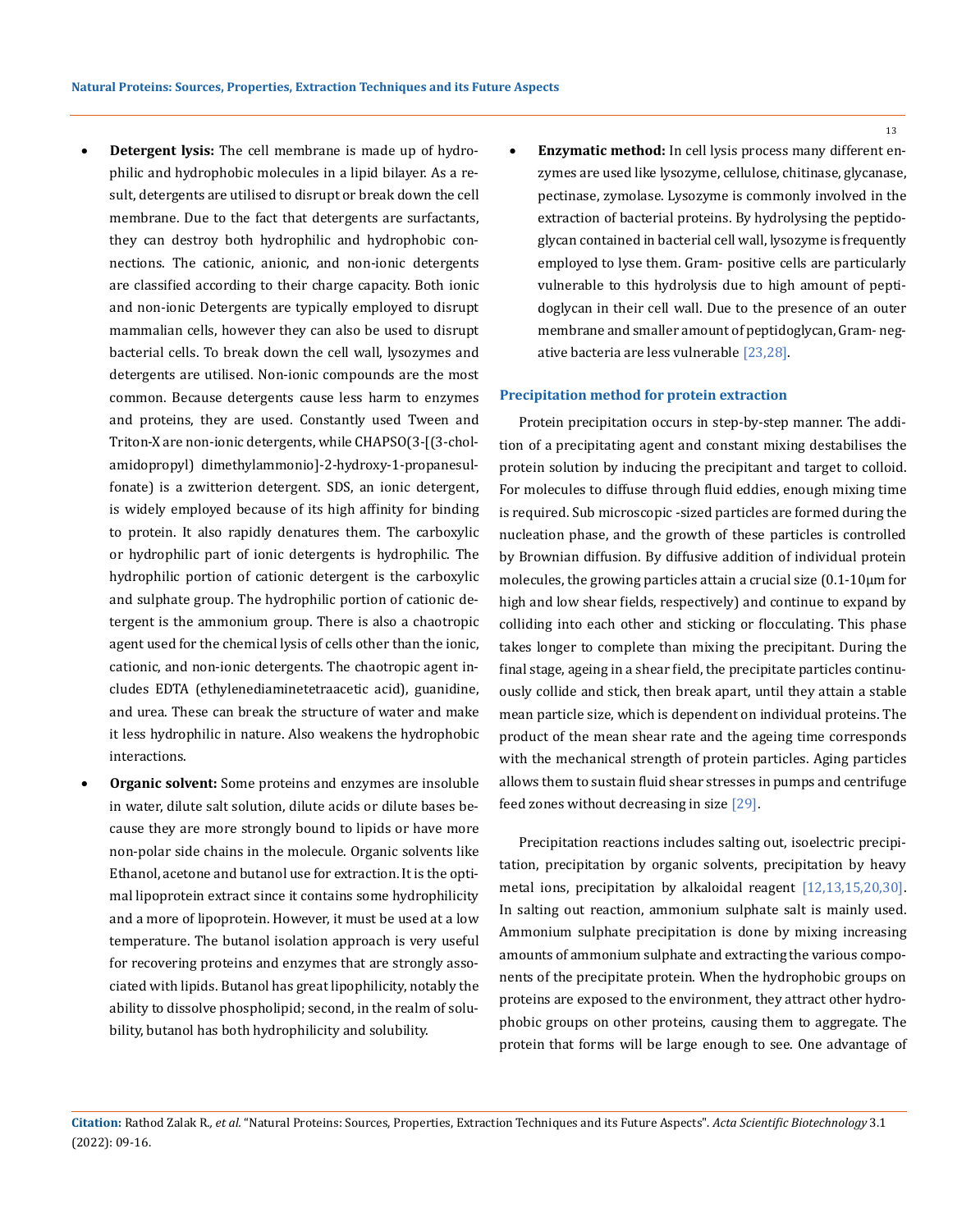this technology is that it is not much costly and also implement for large quantities. Water-soluble proteins are the primary proteins to be cleared.



**Figure 5:** Ammonium sulphate precipitation.

#### **Applications**

Proteins are included in a wide range of industrial products. Their uses include the paper industry, detergents, medications, waste degradation, textiles, food, pharmaceuticals, leather, degumming of silk goods, liquid glue production, cosmetics, meat tenderization, cheese production, growth stimulants, and so on. Some of the applications are mentioned below:

- Proteases are employed in the food business for a variety of purposes, including reduced allergic new-born formulae, milk clotting, meat tenderization, and flavouring [17]. They are also crucial in the detergent industry as they remove protein stains.
- Casein as a source of bioactive peptide act on the cardiovascular system, immune system, nervous system and nutrition system [31].
- Some enzymes are incorporated in biosensors for detection of specific substrate. It is widely used as diagnostic tool [5].
- Actin and myosin are interacted with each other to help in muscle movement in human body.
- Protein based nanocarriers are used in drug and delivery system [25].

### **Future aspects**

More study is needed to figure out how to raise consumer knowledge about the need of getting enough protein to be healthy as you get older. High-protein foods are currently marketed mostly to athletes and those looking to lose weight. The number of actual food options on the market is still limited, with the majority of highprotein foods including protein obtained from dairy. Advances in recombinant protein production can solve many disease related problems and health issues. Protein engineering, the isolation and research of new extremophilic microbes, and genetic engineering improvements are all potential advances in the development of protein associated industries [14,16,22].

# **Conclusion**

Thus, being an extraordinary complex molecule, proteins have the most diverse functions and tremendous properties. Humans use plants and animal sources as their daily diet globally. However, applications of bacterial originated proteins and recombinant bacterial proteins are emerging in pharmaceutical and therapeutical industries. Even, due to development of newer technologies and instruments, extraction and purification of proteins become easier, reliable, cheap and less time consuming. In future, may be use of recombinant proteins turn out to be more common.

# **Acknowledgement**

We thankful to our mentor Zalak Rathod (Research Fellow, Department of Microbiology and Biotechnology School of Science, Gujarat University, Ahmedabad) and Dr. Meenu Saraf (Head of the Department of Microbiology and Biotechnology, School of Science, Gujarat University, Ahmedabad) to give us such an opportunity and guidance.

#### **Conflict of Interest**

Authors have no conflict of interest. **Bibliography**

- 1. [Bhaduri SAUMYA and Demchick PH. "Simple and rapid meth](https://www.ncbi.nlm.nih.gov/pmc/articles/PMC239492/)[od for disruption of bacteria for protein studies".](https://www.ncbi.nlm.nih.gov/pmc/articles/PMC239492/) *Applied and [Environmental Microbiology](https://www.ncbi.nlm.nih.gov/pmc/articles/PMC239492/)* 46.4 (1983): 941-943.
- 2. [Bhattacharjee JK. "Microorganisms as potential sources of](https://www.sciencedirect.com/science/article/abs/pii/S0065216408704039)  food". In *[Advances in Applied Microbiology](https://www.sciencedirect.com/science/article/abs/pii/S0065216408704039)* 13 (1970): 139-161.
- 3. [Cavazos A and Gonzalez de Mejia E. "Identification of bioactive](https://ift.onlinelibrary.wiley.com/doi/abs/10.1111/1541-4337.12017)  [peptides from cereal storage proteins and their potential role](https://ift.onlinelibrary.wiley.com/doi/abs/10.1111/1541-4337.12017)  [in prevention of chronic diseases".](https://ift.onlinelibrary.wiley.com/doi/abs/10.1111/1541-4337.12017) *Comprehensive Reviews in [Food Science and Food Safety](https://ift.onlinelibrary.wiley.com/doi/abs/10.1111/1541-4337.12017)* 12.4 (2013): 364-380.

**Citation:** Rathod Zalak R*., et al.* "Natural Proteins: Sources, Properties, Extraction Techniques and its Future Aspects". *Acta Scientific Biotechnology* 3.1 (2022): 09-16.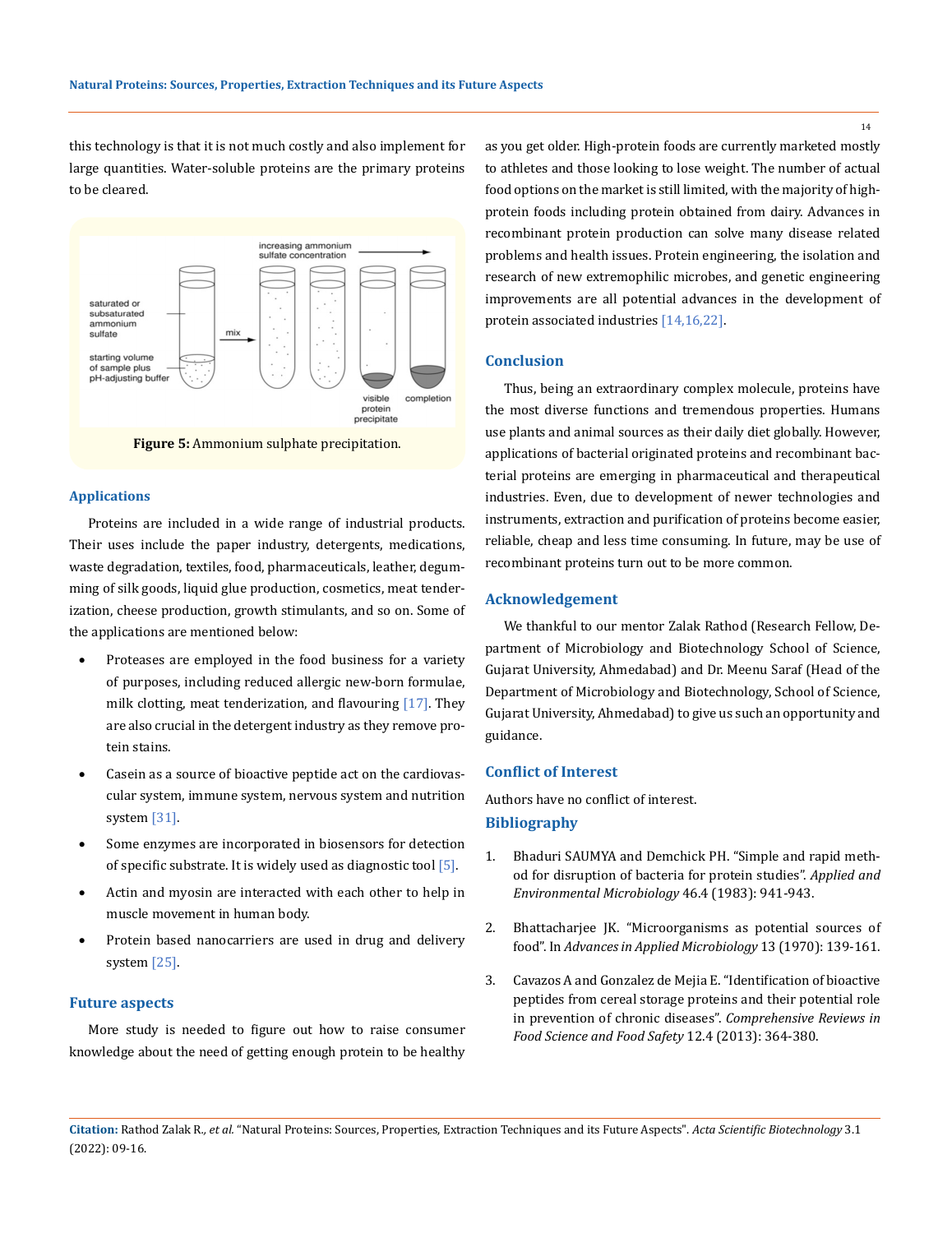- 4. Creighton TE. *Proteins: structures and molecular properties*. Macmillan (1993).
- 5. [De Jongh HH and Broersen K. "Application potential of food](https://www.researchgate.net/publication/224828892_Application_Potential_of_Food_Protein_Modification)  protein modification". *[Advances in Chemical Engineering](https://www.researchgate.net/publication/224828892_Application_Potential_of_Food_Protein_Modification)* [\(2012\): 135-182.](https://www.researchgate.net/publication/224828892_Application_Potential_of_Food_Protein_Modification)
- 6. [Exercise SA. Disease Prevention: in "Exercise Physiology: En](https://www.worldcat.org/title/exercise-physiology-nutrition-energy-and-human-performance/oclc/427608809)[ergy, Nutrition and Human Performance". McArdle, WD, Katch,](https://www.worldcat.org/title/exercise-physiology-nutrition-energy-and-human-performance/oclc/427608809)  [FI, Katch, VL \(2001\).](https://www.worldcat.org/title/exercise-physiology-nutrition-energy-and-human-performance/oclc/427608809)
- 7. [Fleurence J. "Seaweed proteins: biochemical, nutritional as](https://www.sciencedirect.com/science/article/abs/pii/S0924224499000151)pects and potential uses". *[Trends in Food Science and Technol](https://www.sciencedirect.com/science/article/abs/pii/S0924224499000151)ogy* [10.1 \(1999\): 25-28.](https://www.sciencedirect.com/science/article/abs/pii/S0924224499000151)
- 8. [Furst P and Stehle P. "What are the essential elements need](https://pubmed.ncbi.nlm.nih.gov/15173430/)[ed for the determination of amino acid requirements in hu](https://pubmed.ncbi.nlm.nih.gov/15173430/)mans?" *[The Journal of Nutrition](https://pubmed.ncbi.nlm.nih.gov/15173430/)* 134.6 (2004): 1558S-1565S.
- 9. [García-Vaquero M and Hayes M. "Red and green macroalgae](https://www.researchgate.net/publication/280943248_Red_and_Green_Macroalgae_for_fish_animal_feed_and_human_functional_food_development)  [for fish and animal feed and human functional food develop](https://www.researchgate.net/publication/280943248_Red_and_Green_Macroalgae_for_fish_animal_feed_and_human_functional_food_development)ment". *[Food Reviews International](https://www.researchgate.net/publication/280943248_Red_and_Green_Macroalgae_for_fish_animal_feed_and_human_functional_food_development)* 32.1 (2016): 15-45.
- 10. González LE., *et al*[. "Biodiesel production based in microalgae:](https://www.scirp.org/journal/paperinformation.aspx?paperid=57882)  [a biorefinery approach".](https://www.scirp.org/journal/paperinformation.aspx?paperid=57882) *Natural Science* 7.07 (2015): 358.
- 11. Grousseau E., *et al*[. "Isopropanol production with engineered](https://pubmed.ncbi.nlm.nih.gov/24604499/)  [Cupriavidus necator as bioproduction platform".](https://pubmed.ncbi.nlm.nih.gov/24604499/) *Applied Mi[crobiology and Biotechnology](https://pubmed.ncbi.nlm.nih.gov/24604499/)* 98.9 (2014): 4277-4290.
- 12. Ha J., *et al*[. "Comparative Analysis of Universal Protein Extrac](https://www.mdpi.com/2073-4344/11/7/816)[tion Methodologies for Screening of Lipase Activity from Agri](https://www.mdpi.com/2073-4344/11/7/816)[cultural Products".](https://www.mdpi.com/2073-4344/11/7/816) *Catalysts* 11.7 (2021): 816.
- 13. [Harrison ST. "Bacterial cell disruption: a key unit operation in](https://www.sciencedirect.com/science/article/abs/pii/073497509190005G)  [the recovery of intracellular products".](https://www.sciencedirect.com/science/article/abs/pii/073497509190005G) *Biotechnology Advances* [9.2 \(1991\): 217-240.](https://www.sciencedirect.com/science/article/abs/pii/073497509190005G)
- 14. Henchion M., *et al*[. "Future protein supply and demand:](https://pubmed.ncbi.nlm.nih.gov/28726744/)  [strategies and factors influencing a sustainable equilibri](https://pubmed.ncbi.nlm.nih.gov/28726744/)um". *Foods* [6.7 \(2017\): 53.](https://pubmed.ncbi.nlm.nih.gov/28726744/)
- 15. [Joshi H and Jain V. "Novel method to rapidly and efficiently lyse](https://pubmed.ncbi.nlm.nih.gov/28431999/)  [Escherichia coli for the isolation of recombinant protein".](https://pubmed.ncbi.nlm.nih.gov/28431999/) *Ana[lytical Biochemistry](https://pubmed.ncbi.nlm.nih.gov/28431999/)* 528 (2017): 1-6.
- 16. Journel M., *et al*[. "Brain responses to high-protein diets".](https://www.researchgate.net/publication/224958594_Brain_Responses_to_High-Protein_Diets) *Ad[vances in Nutrition](https://www.researchgate.net/publication/224958594_Brain_Responses_to_High-Protein_Diets)* 3.3 (2012): 322-329.
- 17. Kapoor S., *et al*[. "Protein engineering and its applications in](https://www.tandfonline.com/doi/abs/10.1080/10408398.2014.1000481?journalCode=bfsn20)  food industry". *[Critical Reviews in Food Science and Nutri](https://www.tandfonline.com/doi/abs/10.1080/10408398.2014.1000481?journalCode=bfsn20)tion* [57.11 \(2017\): 2321-2329.](https://www.tandfonline.com/doi/abs/10.1080/10408398.2014.1000481?journalCode=bfsn20)
- 18. Karimi S., *et al*[. "Use of organic wastes and industrial by-prod](https://www.mdpi.com/2071-1050/10/9/3296)[ucts to produce filamentous fungi with potential as aqua-feed](https://www.mdpi.com/2071-1050/10/9/3296)  ingredients". *Sustainability* [10.9 \(2018\): 3296.](https://www.mdpi.com/2071-1050/10/9/3296)
- 19. Lang V., *et al*[. "Satiating effect of proteins in healthy subjects:](https://pubmed.ncbi.nlm.nih.gov/9625093/)  [a comparison of egg albumin, casein, gelatin, soy protein, pea](https://pubmed.ncbi.nlm.nih.gov/9625093/)  protein, and wheat gluten". *[The American Journal of Clinical](https://pubmed.ncbi.nlm.nih.gov/9625093/)  Nutrition* [67.6 \(1998\): 1197-1204.](https://pubmed.ncbi.nlm.nih.gov/9625093/)
- 20. [Lee CH. "A simple outline of methods for protein isolation and](https://pubmed.ncbi.nlm.nih.gov/28256117/)  purification". *[Endocrinology and Metabolism](https://pubmed.ncbi.nlm.nih.gov/28256117/)* 32.1 (2017): 18- [22.](https://pubmed.ncbi.nlm.nih.gov/28256117/)
- 21. Liu P., *et al*[. "Cofermentation of Bacillus licheniformis and](https://www.sciencedirect.com/science/article/abs/pii/S1369703X1400196X)  [Gluconobacter oxydans for chitin extraction from shrimp](https://www.sciencedirect.com/science/article/abs/pii/S1369703X1400196X)  waste". *[Biochemical Engineering Journal](https://www.sciencedirect.com/science/article/abs/pii/S1369703X1400196X)* 91 (2014): 10-15.
- 22. Lonnie M., *et al*[. "Protein for life: Review of optimal protein](https://pubmed.ncbi.nlm.nih.gov/29547523/)  [intake, sustainable dietary sources and the effect on appetite](https://pubmed.ncbi.nlm.nih.gov/29547523/)  in ageing adults". *Nutrients* [10.3 \(2018\): 360.](https://pubmed.ncbi.nlm.nih.gov/29547523/)
- 23. Marathe SJ., *et al*[. "Enzyme-assisted extraction of bioactives".](https://www.sciencedirect.com/science/article/abs/pii/S0167779911001181)  *In [Food bioactives](https://www.sciencedirect.com/science/article/abs/pii/S0167779911001181)* (2017): 171-201.
- 24. [Millward DJ. "The nutritional value of plant-based diets in re](https://pubmed.ncbi.nlm.nih.gov/10466163/)[lation to human amino acid and protein requirements".](https://pubmed.ncbi.nlm.nih.gov/10466163/) *Pro[ceedings of the Nutrition Society](https://pubmed.ncbi.nlm.nih.gov/10466163/)* 58.2 (1999): 249-260.
- 25. Nehete JY., *et al*[. "Natural proteins: Sources, isolation, char](https://pubmed.ncbi.nlm.nih.gov/24347918/)[acterization and applications".](https://pubmed.ncbi.nlm.nih.gov/24347918/) *Pharmacognosy Reviews* 7.14 [\(2013\): 107.](https://pubmed.ncbi.nlm.nih.gov/24347918/)
- 26. Ravi RK., *et al*. "Assessment of microbial biomass for production of ecofriendly single-cell protein, bioenergy, and other useful products". *In Microbes in Land Use Change Management* (2021): 267-284.
- 27. Ritala A., *et al*[. "Single cell protein-state-of-the-art, industrial](https://pubmed.ncbi.nlm.nih.gov/29081772/)  [landscape and patents 2001–2016".](https://pubmed.ncbi.nlm.nih.gov/29081772/) *Frontiers in Microbiology* [8 \(2017\): 2009.](https://pubmed.ncbi.nlm.nih.gov/29081772/)
- 28. Sari YW., *et al*[. "Enzyme assisted protein extraction from rape](https://www.wur.nl/en/Publication-details.htm?publicationId=publication-way-343236393237)[seed, soybean, and microalgae meals".](https://www.wur.nl/en/Publication-details.htm?publicationId=publication-way-343236393237) *Industrial Crops and Products* [43 \(2013\): 78-83.](https://www.wur.nl/en/Publication-details.htm?publicationId=publication-way-343236393237)
- 29. Sharma R., *et al*[. "Coupling a detergent lysis/clean up method](https://pubmed.ncbi.nlm.nih.gov/23126408/)[ology with intact protein fractionation for enhanced proteome](https://pubmed.ncbi.nlm.nih.gov/23126408/)  characterization". *[Journal of Proteome Research](https://pubmed.ncbi.nlm.nih.gov/23126408/)* 11.12 (2012): [6008-6018.](https://pubmed.ncbi.nlm.nih.gov/23126408/)
- 30. Shehadul Islam M., *et al*[. "A review on macroscale and mi](https://www.ncbi.nlm.nih.gov/pmc/articles/PMC6190294/)[croscale cell lysis methods".](https://www.ncbi.nlm.nih.gov/pmc/articles/PMC6190294/) *Micromachines* 8.3 (2017): 83.

**Citation:** Rathod Zalak R*., et al.* "Natural Proteins: Sources, Properties, Extraction Techniques and its Future Aspects". *Acta Scientific Biotechnology* 3.1 (2022): 09-16.